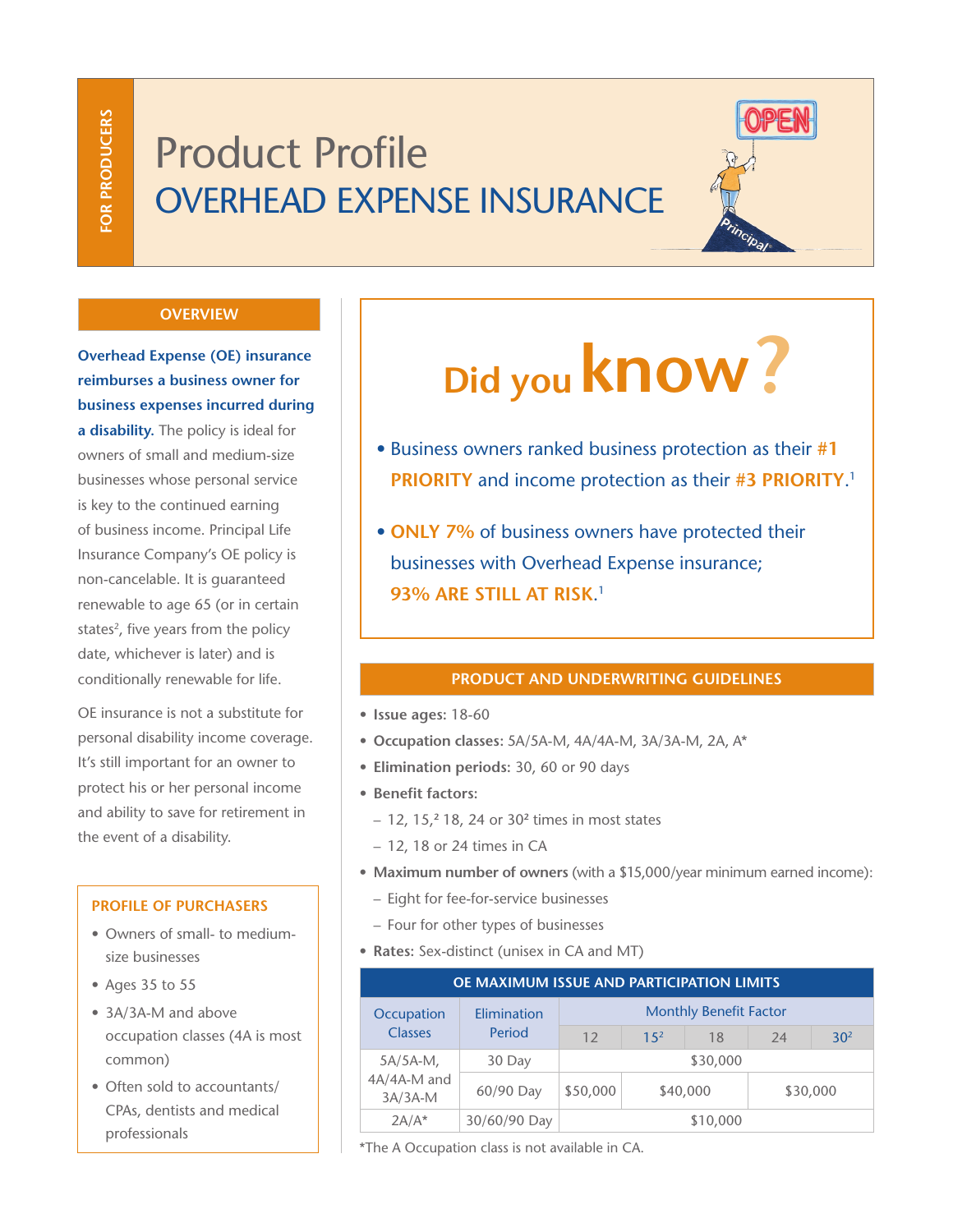#### **AVAILABLE FEATURES**

#### Riders

Further customize your clients' OE policies with our competitive riders:

**No cost – most states**

- Automatic Increase Option
- Benefit Update

#### **No cost – California**

- Automatic Benefit Increase
- Benefit Update

# Sales programs and discounts

Certain discounts can be stacked together, offering clients even greater savings:

- Simplified underwriting
- Multi-Life:<sup>4</sup> 20% (not available in OH)
- Select Occupation: 10%

**Additional cost – most states** • Business Loan Protection2 • Residual Disability Benefit<sup>2</sup>

**Additional cost – California**

• Return to Work

• Return to Work<sup>3</sup>

• Association: 10% (not available in OH and CA)

# **BUILT-IN POLICY COMPONENTS**

- Accounting/Legal Fee Benefit
- Advance Benefit Option<sup>2\*</sup>
- Carry Forward Feature
- Cosmetic or Transplant Surgery Benefit
- Death Benefit
- Exchange Privilege
- Interrupted Elimination Period
- Presumptive Disability Benefit
- Recovery Benefit\*
- Recurring Disability Benefit
- Waiver of Premium Benefit

\*Not available in CA.

#### **COVERED BUSINESS EXPENSES**

Covered overhead expenses are those business expenses that are deductible for federal income tax purposes, including, but not limited to:

- Replacement salary expense
- Lease or principal and interest payments for occupied space for business operation for which the owner was obligated to make payments prior to his or her disability
- Premiums for medical malpractice, property or liability insurance
- Utilities and telephone bills
- Accounting, billing, legal and collection fees
- Janitorial, security and maintenance services
- Professional and trade dues/subscriptions
- Employee salaries and benefits (some limitations apply)
- Office supplies and postage
- Real estate taxes

# **SALES TIP**



Approach business owners with Principal Life's **complimentary business planning services** which are conducted by a team of Principal Life experts.

- **Buy-sell reviews**  Review of buy-sell agreements to ensure they're effective and properly funded.
- **Business valuations**  Help identify next steps in the business continuation planning process.

The OE insurance policy is ideal for owners of small and medium-size businesses whose personal service is key to the continued earning of business income.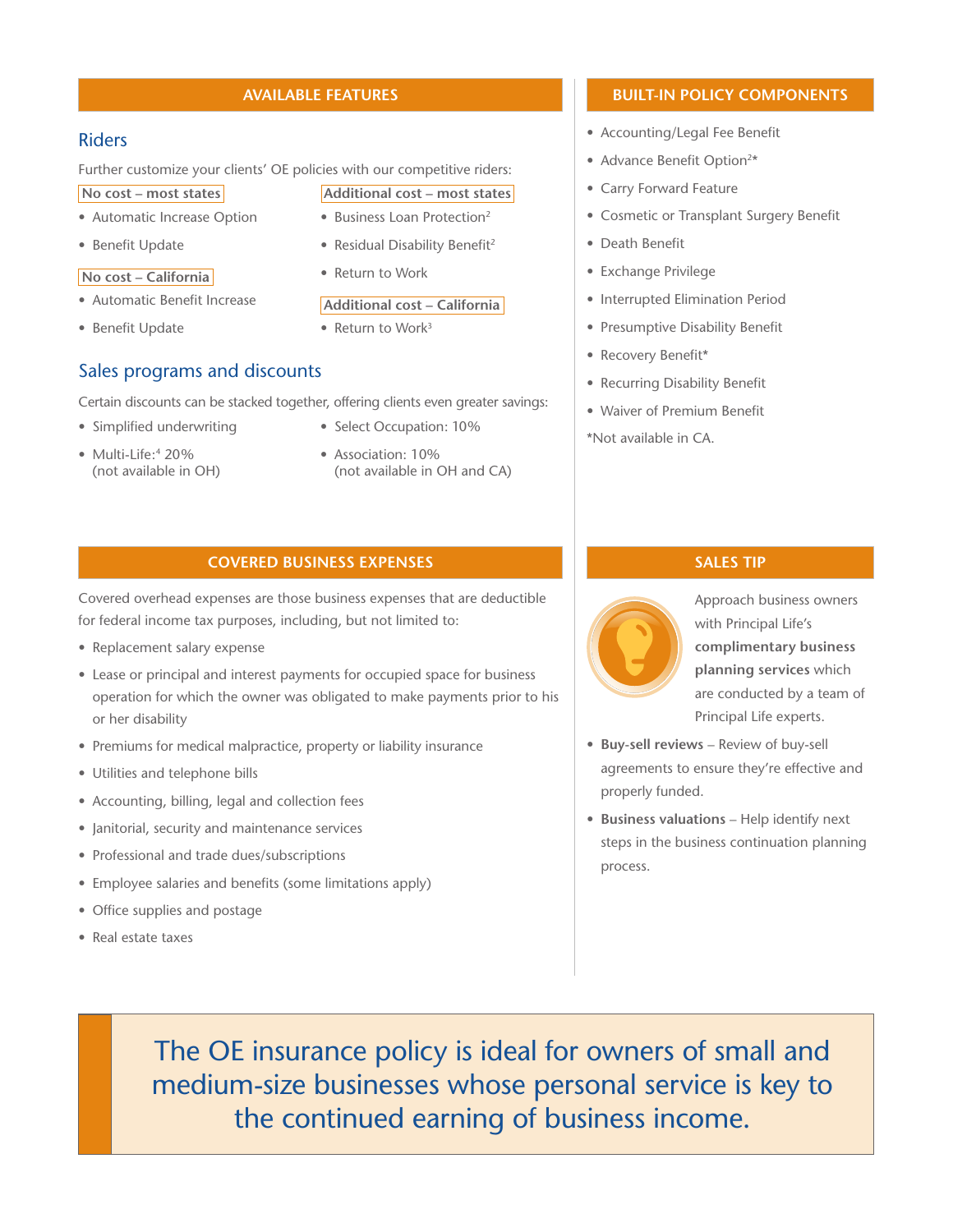#### **POINTS TO DISCUSS WITH CLIENTS**

# Business protection insurance to help maintain business value and credit ratings

- Having benefits to reimburse business expenses helps ensure the doors of a business remain open in the event of a business owner's disability.
- Most business owners realize even a temporary closing can be financially devastating to the business. OE insurance serves as "interruption" protection if an owner becomes too sick or hurt to work.
- Business owners are often familiar with purchasing other types of protection like fire/hazard and workers' compensation. It just makes sense for them to protect their businesses from the threat of a disability with OE insurance, too.

#### Taxation

- Premiums are deductible as a necessary business expense.
- Any benefits received are taxable; however, since they must be used for expenses that qualify for federal income tax deduction, the net benefits are virtually tax-free.

#### **SALES IDEAS**

#### More coverage, lower cost

Promote the Multi-Life Discount<sup>4</sup> and the advantages of comprehensive disability coverage.

#### **EXAMPLE**

# $OE + DI + DI = 20%$  discount<sup>4</sup>

A business owner buys an OE policy and two employees buy Individual Disability Income (DI) insurance policies. The result is a 20 percent discount for each of them.

#### Simplified underwriting

Offer Simplified underwriting to clients to streamline the sales process. It is available for clients up to age 50 and features:

- Up to \$10,000 in monthly OE insurance benefits
- Accelerated turnaround time once the application, TeleApp interview and OE supplement are completed and received
- No, blood, urine, EKGs or APSs required

## **BUSINESS LOAN PROTECTION2**

The Business Loan Protection rider helps ensure a loan continues to be paid if an owner becomes disabled (up to \$2 million maximum available). It's offered in most states; not available in California.<sup>2</sup>

Types of loans<sup>5</sup> commonly covered:

- The purchase of a practice or existing business
- The purchase of a large piece of equipment
- The expansion of a business or practice
- Facility renovations and improvements
- An increase in working capital or inventory build-up
- The purchase of building or land (for the sole use of the business)

The loan obligation should be in the form of term, balloon, variable rate, commercial

mortgage, lease financing or those for working capital or increase in inventory.

**Sales opportunity:** Consider approaching financial institutions about business loan protection for their customers' business-related loans. Get started with the Financial Institutions Market Profile (JJ1975).

**TIP:** Review the Business Loan Protection product profile (JJ1873) for details.